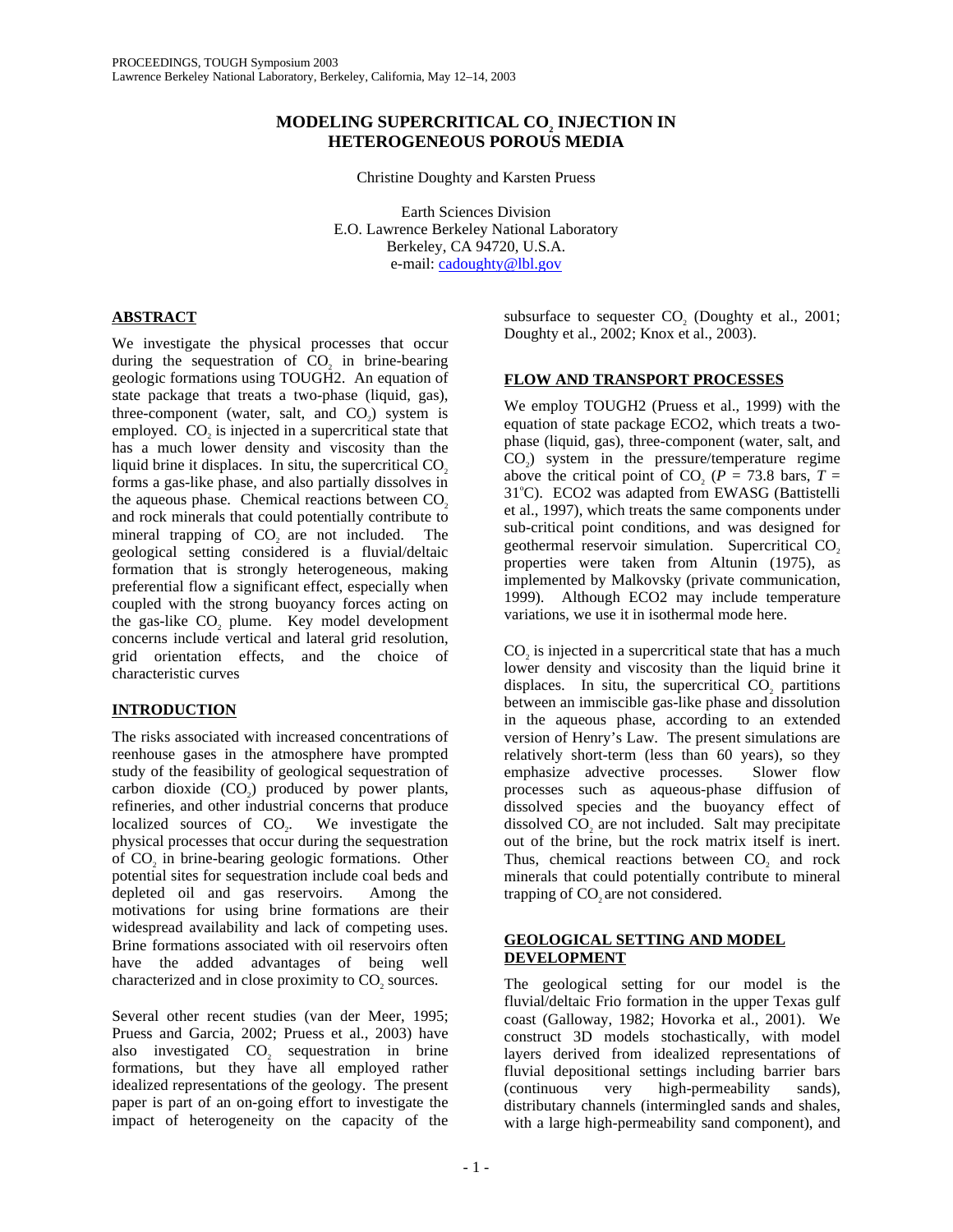shaley layers (predominantly low-permeability discontinuous shale lenses, interspersed with moderate-permeability sand), as shown in Figure 1. The program TproGS (Carle and Fogg, 1996, 1997; Fogg et al., 2001) constructs stochastic representations of individual layers consistent with the idealized representations. Each layer contains three material types, and the vertical sequence of layers is determined by analysis of well logs. Overall, permeability varies by nearly six orders of magnitude among material types, making preferential flow a significant effect, especially when coupled with the strong buoyancy forces acting on the gaslike CO<sub>2</sub> plume.



*Figure 1. Idealized representations of fluvial depositional settings used by TproGS to generate stochastic permeability fields.* 



*Figure 2. Well logs and interpretation of sequence of depositional settings for Umbrella Point model.* 

Two TOUGH2 models have been developed. The first, the Umbrella Point model, is based on the well logs shown in Figure 2. The model (Figure 3), is 1 km by 1 km by 100 m thick, and is intended to represent the scale on which CO<sub>2</sub> from a single power plant might be stored. The model is bounded above and below by closed boundaries, which represent continuous shale layers. Lateral boundaries are open (constant-pressure), to represent natural spill points of sequestration regions. Within the model, several discontinuous shaley layers exist that strongly retard flow. Table 1 summarizes the material properties used in the model. Due to a lack of data on twophase flow properties of supercritical CO<sub>2</sub> and liquid brines, generic characteristic curves are used: van Genuchten (1980) for liquid relative permeability and capillary pressure and Corey (1954) for gas relative permeability.

As in most 3D model applications, we must balance the need for adequate spatial resolution with a computationally manageable number of grid blocks. Grid-block thicknesses vary with depth to resolve geologic layering, while the lateral grid spacing is uniform. In our basic grid, one model layer represents each of the ten depositional layers. Alternative grids that provide two or three model layers per depositional layer have also been developed.



*Figure 3. Cut-away view of Umbrella Point model.* 

*Table 1. Material properties for Umbrella Point model. For each depositional setting, framework facies is shown in bold.* 

| Depositional                      | Material       | Permeability Porosity |      |
|-----------------------------------|----------------|-----------------------|------|
| Setting                           |                | (md)                  | (% ) |
| Barrier bar (B)                   | <b>Barrier</b> | 700                   | 32   |
|                                   | core           |                       |      |
|                                   | Washover       | 200                   | 29   |
|                                   | Shale          | 0.001                 | 10   |
| Distributary<br>channel $(D)$     | <b>Channel</b> | 400                   | 30   |
|                                   | Splay-2        | 250                   | 30   |
|                                   | Shale          | 0.001                 | 10   |
| Interdistributary<br>bayfill (BF) | Channel        | 400                   | 30   |
|                                   | Splay-1        | 150                   | 28   |
|                                   | Shale          | 0.001                 | 10   |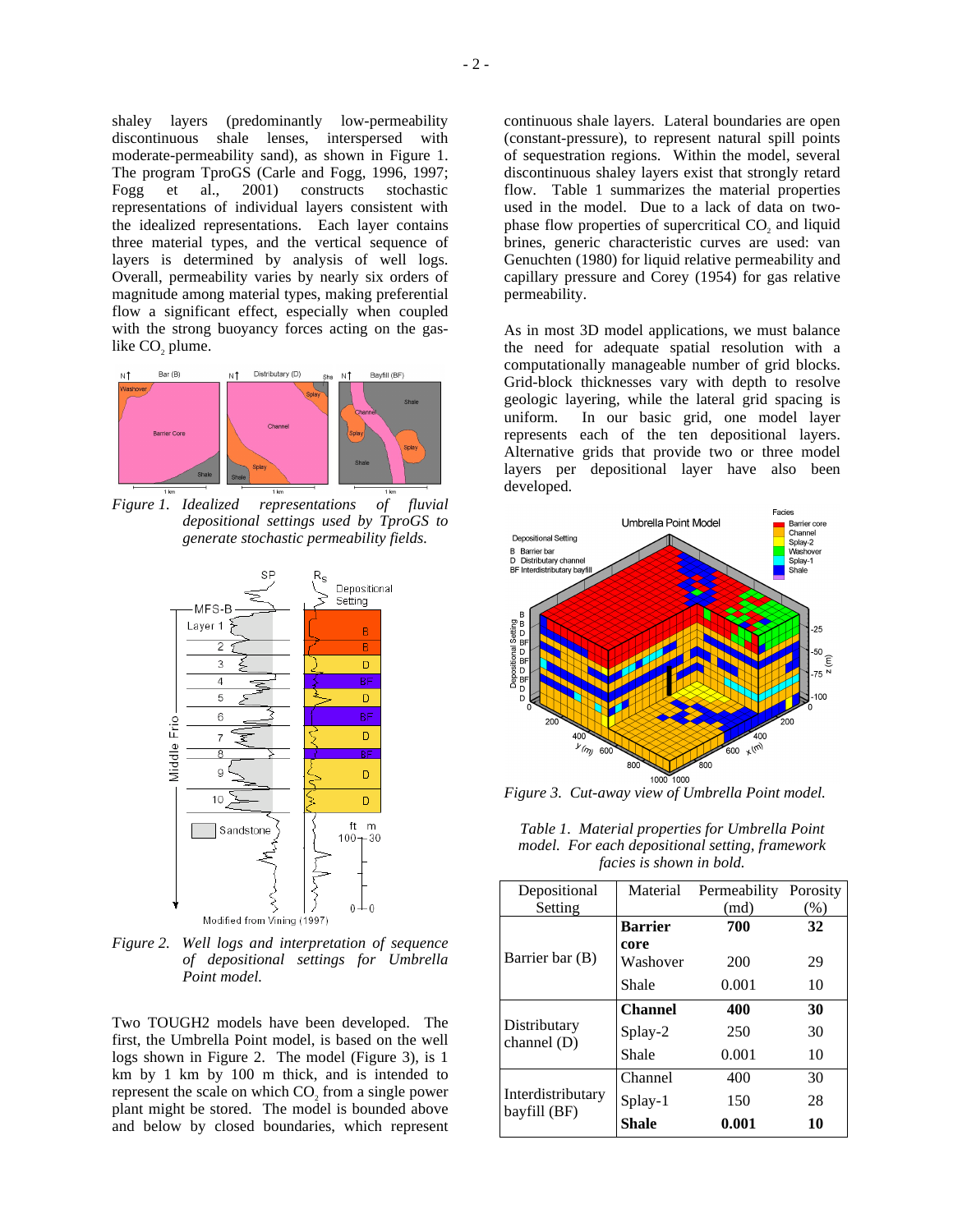The second model (Figure 4) is 440 m by 440 m by 12 m thick, and represents the site of an upcoming pilot test of CO<sub>2</sub> sequestration in the Frio formation at the South Liberty field near Houston, Texas. As in the first model, closed upper and lower boundaries represent continuous shale layers, but in this model, three of the four lateral boundaries are also closed to represent the edges of a fault block. The model includes three depositional settings, each composed of multiple grid layers. In the deepest depositional setting, an upward-coarsening sand, permeability varies with depth as well as facies. Table 2 summarizes the material properties used in the model. Our basic South Liberty model uses the same generic characteristic curves as the Umbrella Point model, but characteristic curves believed to be more representative of local conditions have also been employed.

In this pilot-scale model, vertical grid spacing varies to represent geology. Lateral grid spacing is also variable, with finer resolution around injection and monitoring well locations. Point model, which has horizontal layers, here layers dip at 15 degrees, with the open end of the model in the down-dip direction. Hence, buoyancy flow plays two important roles, moving CO<sub>2</sub> to the top of the formation and also up-dip toward the closed end of the fault block. The combination of these buoyancydriven movements and the radial flow away from the injection well provides a challenge for a rectangular grid. Our basic model uses five-point differencing, but an alternative model using nine-point differencing for lateral connections has also been developed.

 *Table 2. Material properties for South Liberty model. For each depositional setting, framework facies is shown in bold.* 

| Depositional<br>Setting           | Material               | Permeability<br>(md) |              | Porosity<br>(% ) |
|-----------------------------------|------------------------|----------------------|--------------|------------------|
|                                   |                        | $k_{h}$              | $k_{\cdot}$  |                  |
| Distributary<br>channel $(D)$     | <b>Channel-2</b>       | 286                  | 114          | 28               |
|                                   | Splay-2                | 78                   | 31           | 21               |
|                                   | Shale                  | 0.12                 | 0.012        | 5                |
| Thin shale<br>layer $(BF)$        | Channel-1              | 63                   | 16           | 20               |
|                                   | Splay-1                | 17                   | 4            | 15               |
|                                   | Shale                  | 0.12                 | 0.012        | 5                |
| Upward-<br>coarsening<br>sand (B) | <b>Barrier</b><br>core | $63-$<br>286         | $16-$<br>191 | $20 - 28$        |
|                                   | Washover               | 17-78                | $4 - 52$     | $15 - 21$        |
|                                   | Shale                  | 0.12                 | 0.012        | 5                |



*Figure 4a. Cut-away views of South Liberty model.* 



*Figure 4b. Plan view of depositional settings.*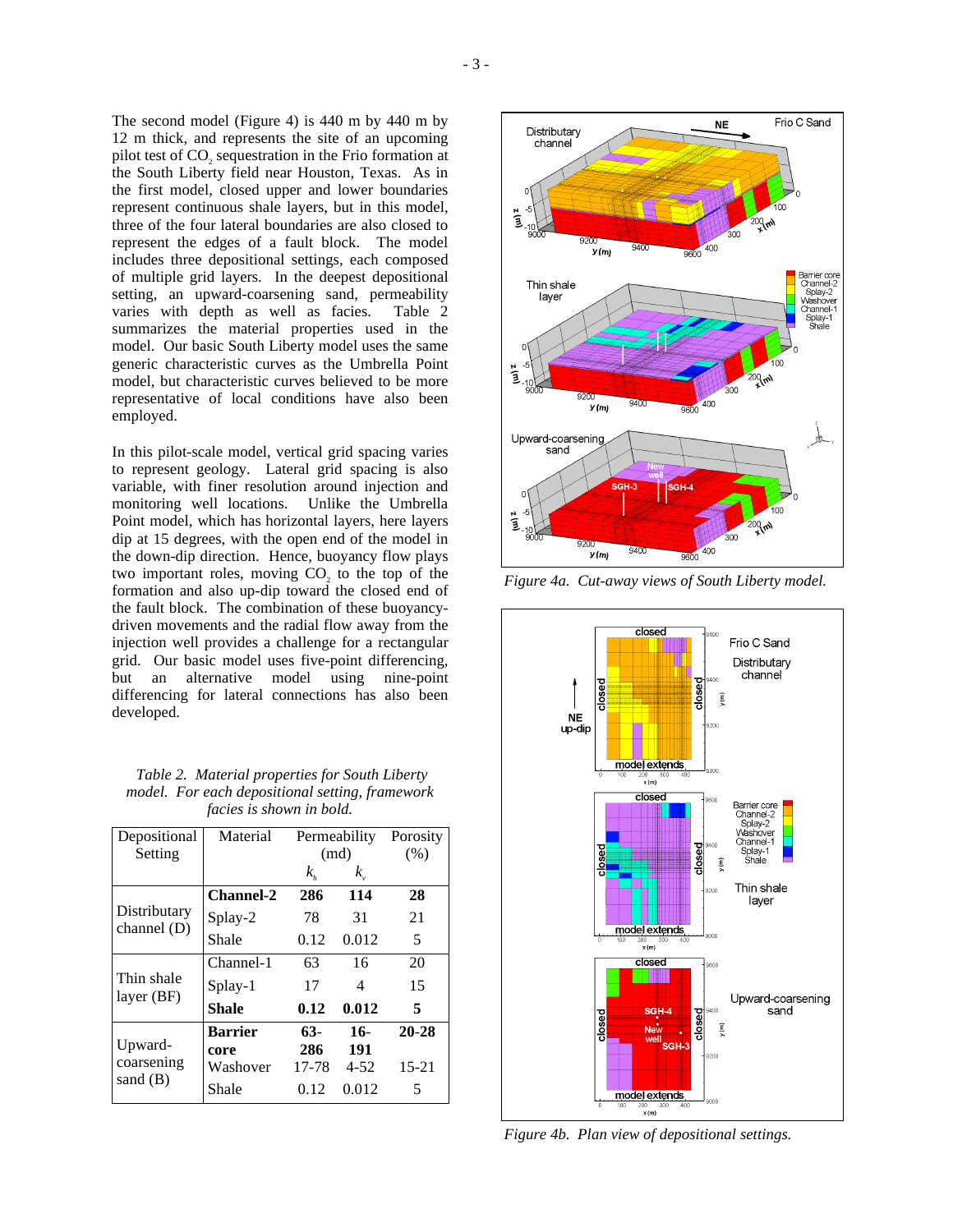#### **SIMULATION RESULTS**

For both models, we begin with single-phase liquid brine under hydrostatic, isothermal conditions, and inject supercritical CO<sub>2</sub> through a single injection well screened over the lower half of the model.

#### **Umbrella Point Power Plant Model**

 $CO<sub>2</sub>$  is injected at a rate of  $680,000$  metric tons per year (21.6 kg/s) for a period of 20 years, then the system is monitored for an additional 80 years to watch the evolution of the  $CO<sub>2</sub>$  plume. This injection rate represents about half of the CO<sub>2</sub> output from a 1,000 MW gas-fired power plant. Initial formation conditions are  $P = 188$  bars,  $T = 78^{\circ}$ C, and TDS =  $100,000$  ppm. Under these conditions, CO<sub>2</sub> has a density of 577 kg/m<sup>3</sup> and a viscosity of  $4.410^{5}$  Pas.

Figure 5 shows a time sequence of spatial distributions of  $CO<sub>2</sub>$  in the immiscible gas-like phase during the injection period. Strongly preferential flow occurs, as buoyant CO<sub>2</sub> finds gaps in the shale layers and moves into the upper half of the model.

0.1 year  $0.5$  year  $\frac{1}{0.1}$  $S_{ab}$  $0.0<sub>1</sub>$ 1 year 2 years 10 years 20 years

*Figure 5. Spatial distributions of gas saturation S in basic Umbrella Point model during 20 year injection period* 

Figure 6 shows the analogous time sequence for a model with a finer vertical grid in which there are three grid layers for each depositional layer. The overall patterns of plume development are similar for the coarse and fine grids, but the fine-grid model shows higher concentrations of  $CO<sub>2</sub>$  as it allows resolution of buoyancy flow within individual sand channels.

Comparison of Figures 5 and 6 shows that after one year, the fine-grid model appears to contain more CO<sub>2</sub>. To quantify CO<sub>2</sub> sequestration, we define the capacity factor *C* as the fraction of a specified volume of the subsurface containing  $CO<sub>2</sub>$ . Capacity factor can be broken down by phase:  $C = C<sub>g</sub> + C<sub>p</sub>$ where  $C_{\varphi}$  is the fraction of the subsurface containing  $CO<sub>2</sub>$  in the gas-like phase and  $C<sub>1</sub>$  is the fraction containing CO<sub>2</sub> dissolved in the aqueous phase. We have

$$
C_{s} = \langle S_{s} \phi \rangle \tag{1}
$$

$$
C_i = \langle S_i X_i^{co2} \rho / \rho_g \phi \rangle \tag{2}
$$



*Figure 6. Spatial distributions of gas saturation S<sub>i</sub> in fine-grid Umbrella Point model during 20-year injection period.*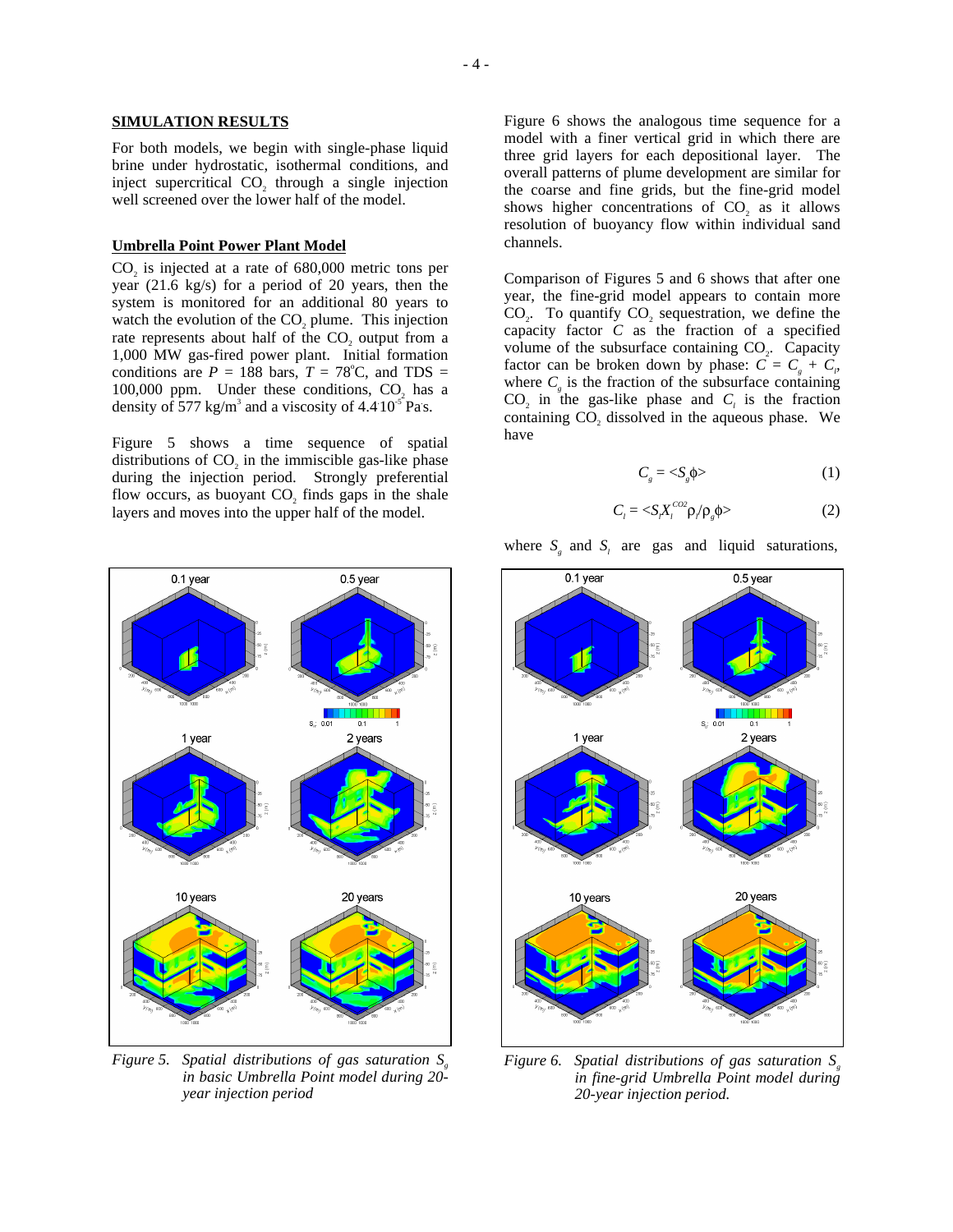respectively,  $\phi$  is porosity,  $X_i^{CO2}$  is the mass fraction of  $CO_2$  dissolved in the aqueous phase,  $\rho_l$  and  $\rho_g$  are liquid- and gas-phase densities, respectively, and the angle brackets indicate an average over the specified volume. For the Umbrella Point model, the averaging volume is simply the model volume. For sequestration sites with no natural boundaries, defining the averaging volume may require careful deliberation to enable meaningful capacity comparisons to be made (Doughty et al., 2002).

Figure 7 shows *C* versus time for the basic and finegrid models. Note that *C* increases linearly until the first CO<sub>2</sub> reaches the outer boundary of the model (the spill point) at about 2 years. Somewhat later, a quasi-steady state is reached in which the injection rate at the well nearly balances CO<sub>2</sub> flow out the lateral model boundaries. Figure 7 shows that the amount of CO<sub>2</sub> dissolved in the aqueous phase is not very sensitive to the grid resolution, but significantly more gas-like CO<sub>2</sub> remains in the fine-grid model where intra-sand channel buoyancy flow can be resolved.



*Figure 7. Capacity factor (fraction of subsurface containing CO<sub>2</sub> as a function of time during 20-year injection period.* 

### **South Liberty Pilot Site Model**

 $CO<sub>2</sub>$  is injected at a rate of  $250$  metric tons per day (2.9 kg/s) for a period of 20 days, then the simulation continues with no injection for one year to watch the evolution of the CO<sub>2</sub> plume. Initial formation conditions are  $P = 150$  bars,  $T = 64^{\circ}$ C, and TDS = 100,000 ppm. Under these conditions, CO<sub>2</sub> has a density of 565 kg/m<sup>3</sup> and a viscosity of  $4.310^{5}$  Pas. This injection schedule is comparable to what is planned for the pilot test, where the high costs of trucked-in CO<sub>2</sub> and field time must be balanced

against the goal of injecting enough CO<sub>2</sub> to be able to monitor it in the subsurface. In particular, there will be one monitoring well located about 30 m updip of the injection well (labeled "SGH-4" and "new well", respectively, in Figure 4). One of the tasks of numerical modeling is to predict when injected  $CO<sub>2</sub>$ . will arrive at the monitoring well.

Figure 8 shows gas-phase  $CO<sub>z</sub>$  plume development for the basic South Liberty model with a sequence of plan views of the top of the upward-coarsening sand, which is the top of the injection interval. During the 20-day injection period, the distribution of CO<sub>2</sub> is nearly radially symmetric around the injection well, but after injection ends, the buoyant flow of  $CO<sub>2</sub>$ updip becomes obvious. After one year, the bulk of the plume has moved updip of both the injection and monitoring wells. The irregular shape at the leading edge of the plume reflects flow around a shaley region (Figure 4).



*Figure 8. Time sequence of S<sub>s</sub> distributions at top of upward-coarsening sand in South Liberty model, with five-point differencing, a nonuniform grid, and generic characteristic curves. Positive y-direction is updip; injection and monitoring wells are shown.*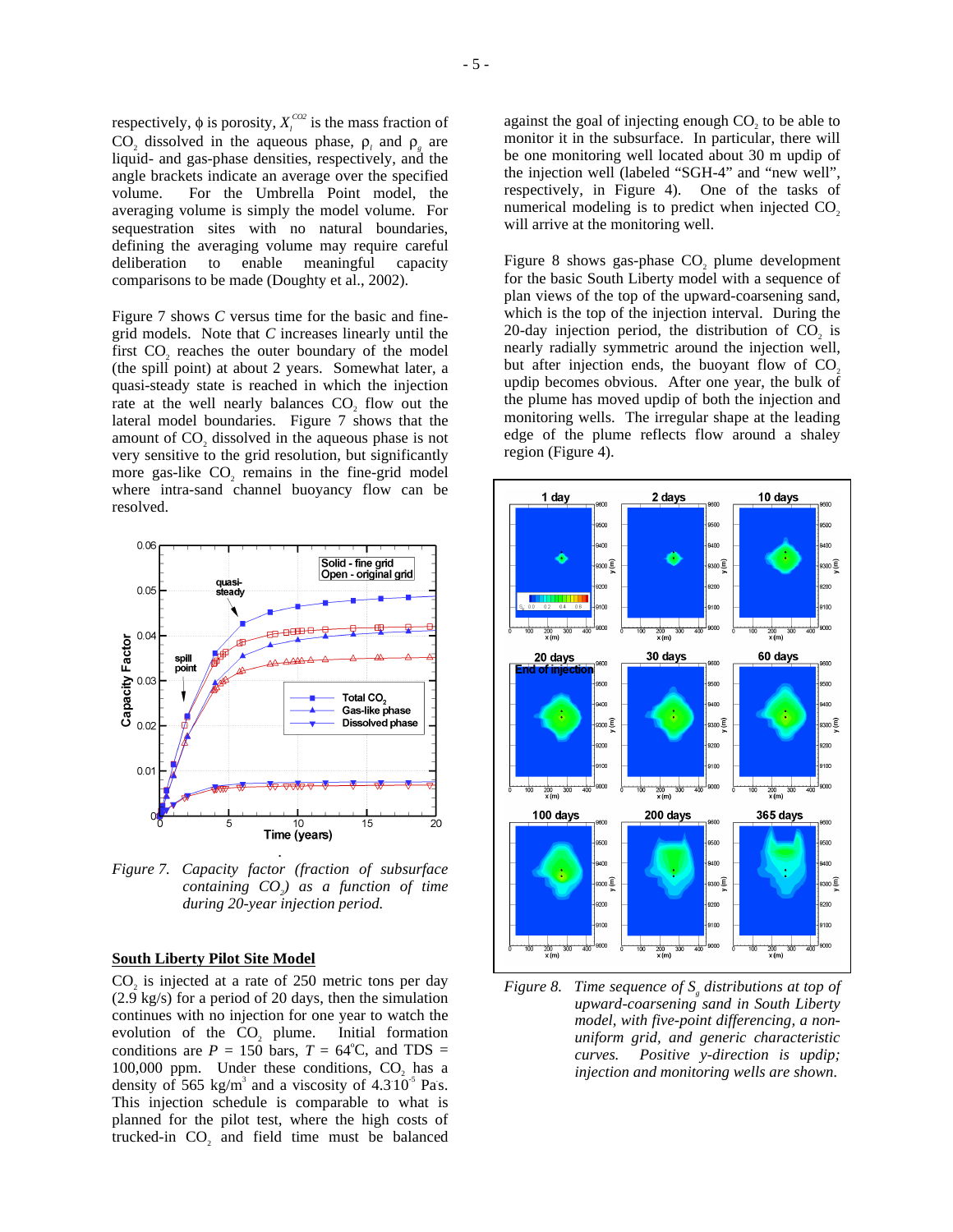The diamond-shape of the early CO<sub>2</sub> plume is a hallmark of the preferential flow that typically arises along the axis directions in a rectangular grid that uses five-point differencing for lateral connections (i.e., four lateral connections for each grid block, one to each of its nearest neighbors). This problem can be ameliorated by using nine-point differencing for lateral connections (i.e., eight lateral connections for each grid block, the usual four nearest neighbors, plus the four nearest diagonal neighbors).

The implementation of nine-point differencing used here (K. Pruess, private communication, 1996) requires a laterally regular grid with square grid blocks. In the original grid, lateral spacing ranges from 2 m at the wells, to about 60 m near the closed edges of the model, to several hundred meters to the southwest, where the model extends far enough to act unbounded (Figure 4). A new grid with a uniform lateral spacing of 7.5 m was created. This grid will not resolve near-well behavior as well as the original grid and it has a constant-pressure boundary rather than extending far in the down-dip direction  $-a$ 



*Figure 9. Time sequence of S<sub>s</sub> distributions at top of upward-coarsening sand in South Liberty model with five-point differencing, a uniform grid, and generic characteristic curves.* 

concession to size limitations of the computer being used for the simulations.

Figures 9 and 10 show plume development for the uniform grid with five-point and nine-point differencing for lateral connections, respectively. During the injection period, nine-point differencing produces a more circular plume, as expected. An unanticipated result is that during the post-injection period, the added lateral flow enabled by nine-point differencing slightly increases updip translation of the plume.

Comparison to the plume resulting from the nonuniform grid (Figure 8) makes it apparent that the preferential flow in the grid axis directions is exacerbated by the coarsening of the grid away from the wells, which further distorts the shape of the plume by enhancing spreading due to numerical dispersion. Spreading due to phase dispersion is an important aspect of plume evolution; it is undesirable to mask this process with spurious numerical effects. Moreover, with the more accurate plume depiction afforded by a finer grid, subtle irregularities in the plume shape may be attributed to geological features. In particular, the small indentations in the lower left quadrant of the plume, visible starting at 20 days, reflect gaps in the overlying thin shale layer, where CO<sub>2</sub> is leaking into the upper half of the model (see Figure 4).



*Figure 10. Time sequence of*  $S<sub>g</sub>$  *distributions at top of upward-coarsening sand in South Liberty model with nine-point differencing, a uniform grid, and generic characteristic curves.*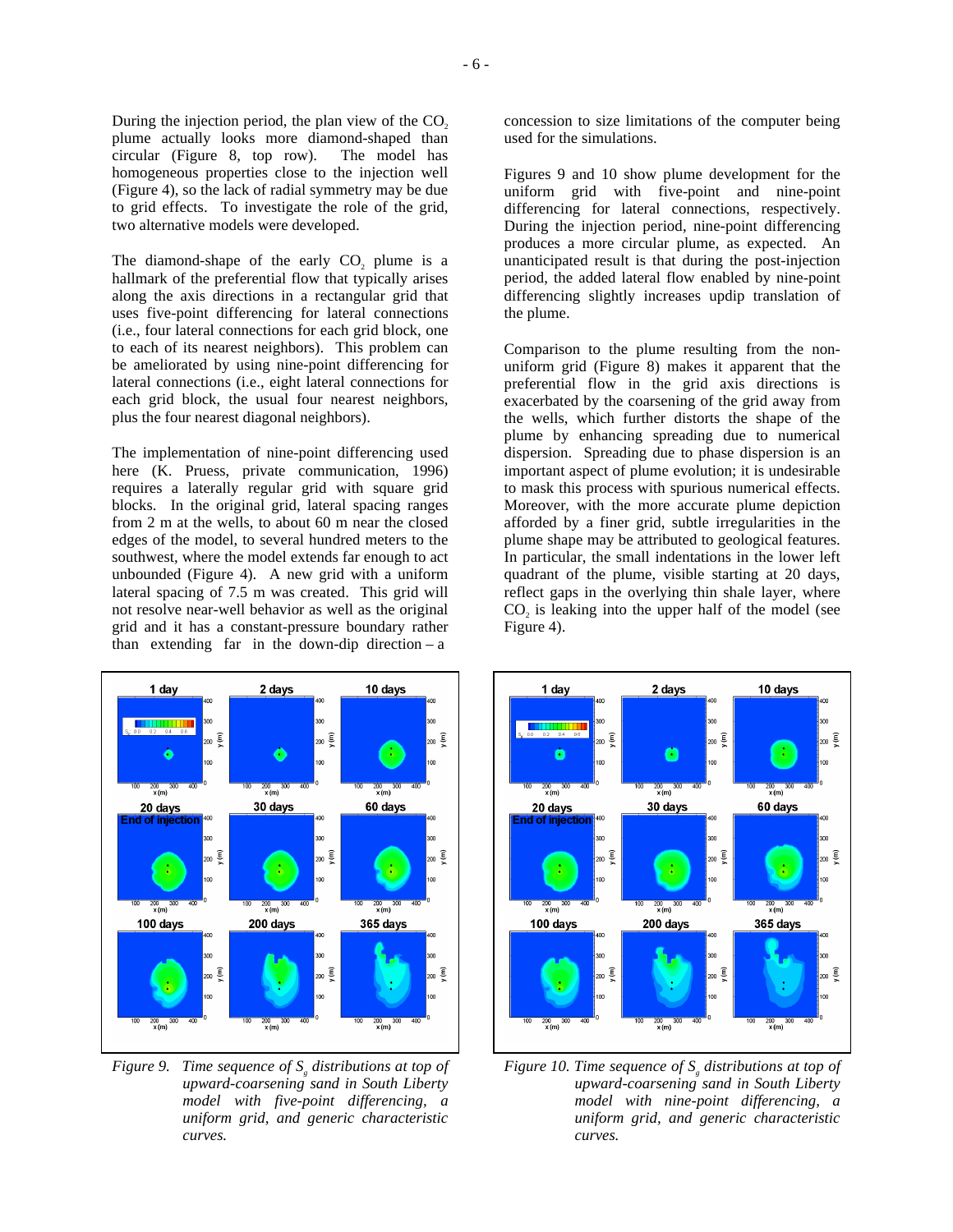Recent studies (M. Holtz, private communication, 2002) have indicated that typical characteristic curves for the sand facies of the Frio formation in the vicinity of the South Liberty field have somewhat different features than the generic characteristic curves used thus far. Figure 11 compares generic and "Frio-like" relative permeability curves. The generic curves use the van Genuchten (1980) functional form for liquid relative permeability  $k_{r}$  and the Corey (1954) functional form for gas relative permeability  $k<sub>n</sub>$  whereas the Frio-like curves use Corey curves for each. The more significant distinction between the two sets of curves is the residual saturations used (see Figure 11). The differences in residual saturation act to shift the Frio-like curves to the left. That is, over the entire range of saturation values, the Frio-like curves show greater liquid mobility and less gas mobility.



*Figure 11. Relative permeability curves used for the South Liberty simulations.* 

Figure 12 shows plume development for the Frio-like characteristic curves. Compared to the case with generic characteristic curves (Figure 8), during the injection period, the gas-like  $CO<sub>2</sub>$  plume is much more compact (higher gas saturation and smaller radial extent). After injection ends, the plume begins to spread, and it does not take long for the gas saturation to decrease to the residual value, making the plume essentially immobile. Thus, the plume does not migrate nearly as far updip as for the generic characteristic curves, but remains localized near the injection well.

The differences in plume behavior for the different sets of characteristic curves have important ramifications for the pilot test. Choices about the timing, location, and sensitivity of monitoring techniques depend strongly on the nature of the  $CO<sub>2</sub>$ plume. For example, although the arrival time of the plume at the monitoring well does not depend too much on the choice of residual saturations (2-3 days in either case), the passage of the trailing edge certainly does. A series of geophysical surveys designed to image plume passage could be completed over the course of one year for the generic characteristic curves, but for the Frio-like characteristic curves the same series would show an essentially steady plume.



*Figure 12. Time sequence of S<sub>s</sub> distributions at top of upward-coarsening sand in South Liberty model with five-point differencing, a nonuniform grid, and Frio-like characteristic curves.* 

#### **CONCLUSIONS**

Modeling the injection and storage of supercritical CO<sub>2</sub> in brine-bearing formations has provided valuable insights into flow and transport behavior. Subtle interplays between physical and numerical effects can occur, requiring that model development choices be made with care. In particular, grid resolution and orientation effects can produce results that mimic and mask physical processes accompanying buoyant flow in heterogeneous systems.